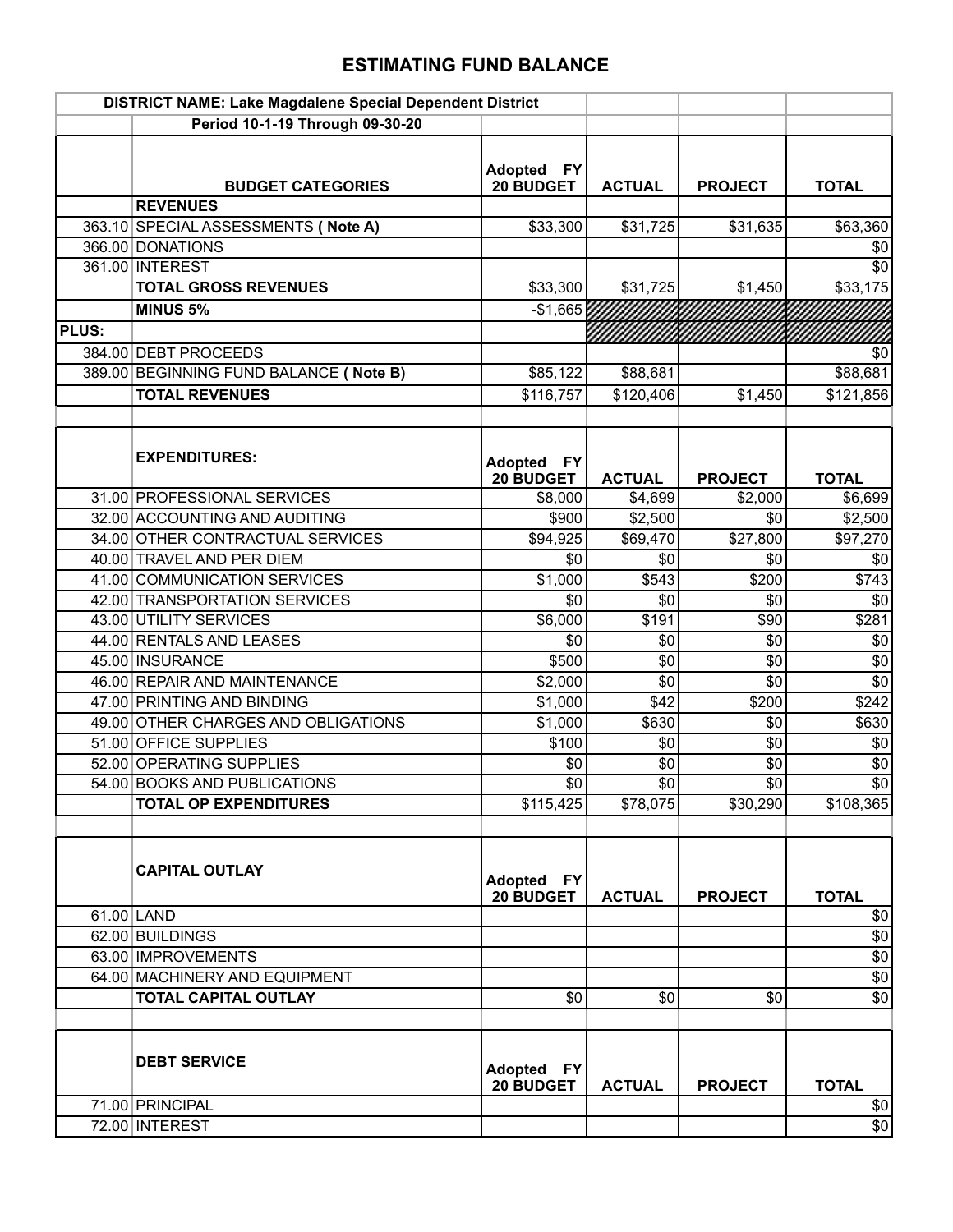## **ESTIMATING FUND BALANCE**

|               | 73.00 OTHER DEBT SERVICE COSTS                                                                                                                                         |                                           |               |                 | \$0          |
|---------------|------------------------------------------------------------------------------------------------------------------------------------------------------------------------|-------------------------------------------|---------------|-----------------|--------------|
|               | <b>TOTAL DEBT SERVICE</b>                                                                                                                                              | \$0                                       | \$0           | \$0             | \$0          |
|               |                                                                                                                                                                        |                                           |               |                 |              |
|               | <b>NON-OPERATING</b>                                                                                                                                                   | <b>Adopted</b><br>FY.<br><b>20 BUDGET</b> | <b>ACTUAL</b> | <b>PROJECT</b>  | <b>TOTAL</b> |
|               | 90.93 BUDGET TRANSFERS (Note C)                                                                                                                                        | \$1,332                                   |               |                 |              |
|               | 90.99 RESERVE FOR FUTURE CAPITAL (Note C)                                                                                                                              |                                           |               |                 |              |
|               | 90.99 RESERVE FOR CONTINGENCY (Note C)                                                                                                                                 |                                           |               | <u>donomise</u> |              |
|               | <b>TOTAL NON-OPERATING</b>                                                                                                                                             | \$1,332                                   |               |                 |              |
|               | <b>TOTAL EXPEND AND NON-OPERATING</b>                                                                                                                                  | \$116,757                                 | \$78,075      | \$30,290        | \$108,365    |
|               |                                                                                                                                                                        |                                           |               |                 |              |
|               | <b>SUMMARY</b>                                                                                                                                                         |                                           | <b>ACTUAL</b> | <b>PROJECT</b>  | <b>TOTAL</b> |
|               |                                                                                                                                                                        |                                           |               |                 |              |
|               | FY 20 TOTAL REVENUE AND FUND BALANCE =                                                                                                                                 |                                           | \$120,406     | \$1,450         | \$121,856    |
|               | MINUS: FY 20 ACTUAL & PROJECTED EXPENDITURES=                                                                                                                          |                                           | \$78,075      | \$30,290        | \$108,365    |
|               | <b>ESTIMATED FUND BALANCE =</b>                                                                                                                                        |                                           | \$42,330      | $-$28,840$      | \$13,490     |
|               |                                                                                                                                                                        |                                           |               |                 |              |
| <b>NOTES:</b> |                                                                                                                                                                        |                                           |               |                 |              |
|               | (A) In "ACTUAL" column, use actual amount deposited to district account by Tax Collector's Office.                                                                     |                                           |               |                 |              |
|               | (B) In "ACTUAL" column, enter the total fund balance amount from FY 19 Annual Financial Report. This includes all<br>amounts even those reserved for capital projects. |                                           |               |                 |              |
|               | (C) There can be NO direct expenditures from any of these categories.                                                                                                  |                                           |               |                 |              |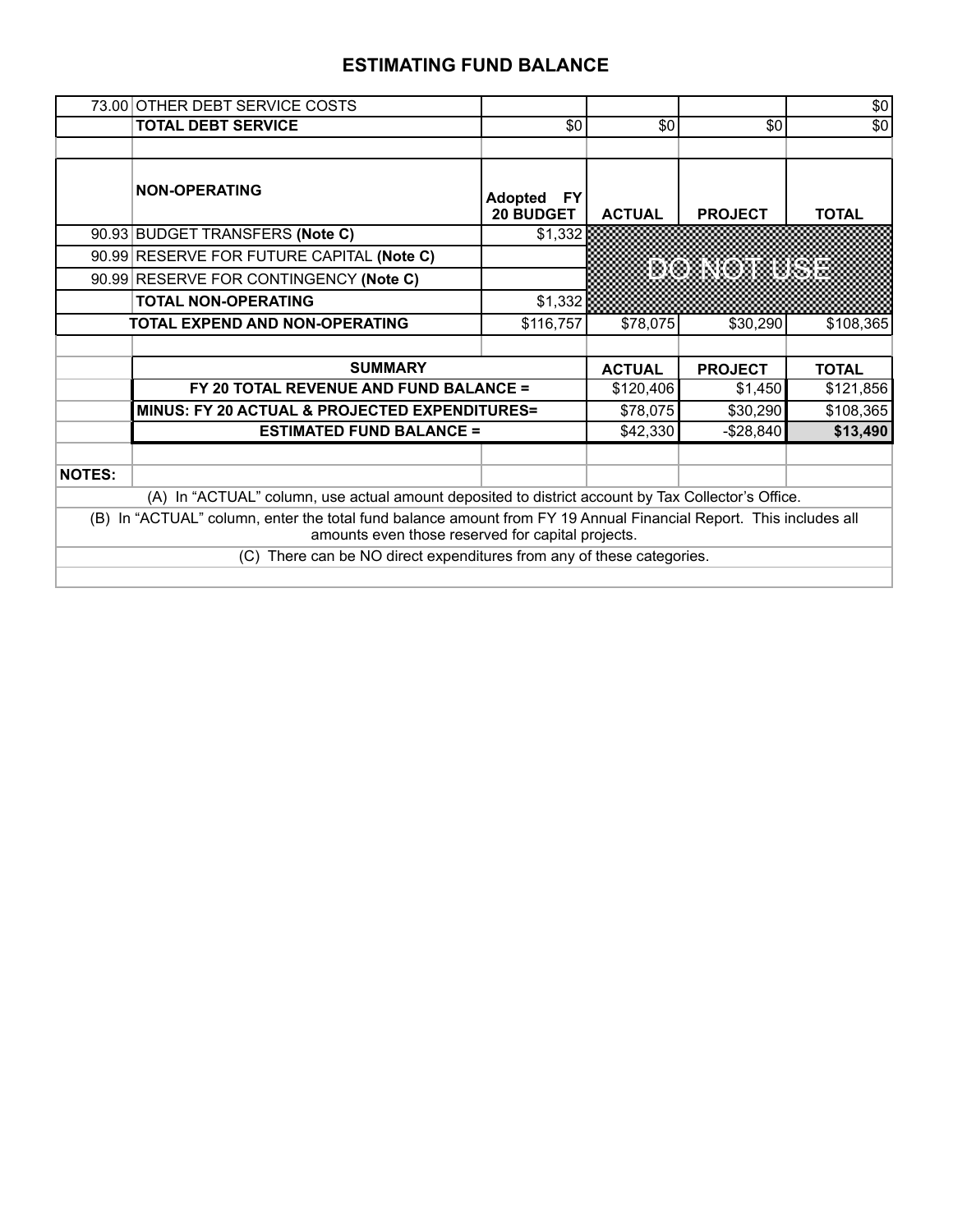|              | <b>BUDGET CATEGORIES</b>                     | FY 21 BUDGET        |
|--------------|----------------------------------------------|---------------------|
|              | <b>REVENUES</b>                              |                     |
|              | 325.200 SPECIAL ASSESSMENTS                  | \$33,300            |
|              | 366.000 DONATIONS                            |                     |
|              | 361.000 INTEREST                             |                     |
|              | <b>TOTAL GROSS REVENUES</b>                  | \$33,300            |
|              | <b>MINUS 5%</b>                              | $-$1,665$           |
| <b>PLUS:</b> |                                              |                     |
|              | 384.000 DEBT PROCEEDS                        |                     |
|              | 389.900 EST BEGINNING FUND BALANCE           | \$13,490            |
|              | <b>TOTAL REVENUES</b>                        | \$45,125            |
|              |                                              |                     |
|              | <b>EXPENDITURES:</b>                         | FY 21 BUDGET        |
|              | 31.000 PROFESSIONAL SERVICES                 | \$8,000             |
|              | 32.000 ACCOUNTING AND AUDITING               | \$2,500             |
|              | 34.000 OTHER SERVICES (Contractual)          | \$24,693            |
|              | 40.000 TRAVEL AND PER DIEM                   |                     |
|              | 41.000 COMMUNICATION SERVICES                | \$1,000             |
|              | 42.000 FREIGHT & POSTAGE SERVICES            |                     |
|              | 43.000 UTILITY SERVICES                      | \$3,000             |
|              | 44.000 RENTALS AND LEASES                    |                     |
|              | 45.000 INSURANCE                             | \$500               |
|              | 46.000 REPAIR AND MAINTENANCE SERVICES       | \$2,000             |
|              | 47.000 PRINTING AND BINDING                  | \$1,000             |
|              | 49.000 OTHER CURRENT CHARGES AND OBLIGATIONS | \$1,000             |
|              | 51.000 OFFICE SUPPLIES                       | \$100               |
|              | 52.000 OPERATING SUPPLIES                    |                     |
|              | 54.000 BOOKS AND PUBLICATIONS                |                     |
|              | <b>TOTAL OP EXPENDITURES</b>                 | \$43,793            |
|              |                                              |                     |
|              | <b>CAPITAL OUTLAY</b>                        | <b>FY 21 BUDGET</b> |
|              | 61.000 LAND                                  |                     |
|              | 62.000 BUILDINGS                             |                     |
|              | 63.000 IMPROVEMENTS                          |                     |
|              | 64.000 MACHINERY AND EQUIPMENT               |                     |
|              | <b>TOTAL CAPITAL OUTLAY</b>                  |                     |
|              | <b>DEBT SERVICE</b>                          | FY 21 BUDGET        |
|              | 71.000 PRINCIPAL                             |                     |
|              | 72.000 INTEREST                              |                     |
|              | 73.000 OTHER DEBT SERVICE COSTS              |                     |
|              | <b>TOTAL DEBT SERVICE</b>                    |                     |
|              |                                              |                     |
|              | <b>NON-OPERATING</b>                         | FY 21 BUDGET        |
|              | 99.010 BUDGET TRANSFERS                      | \$1,332             |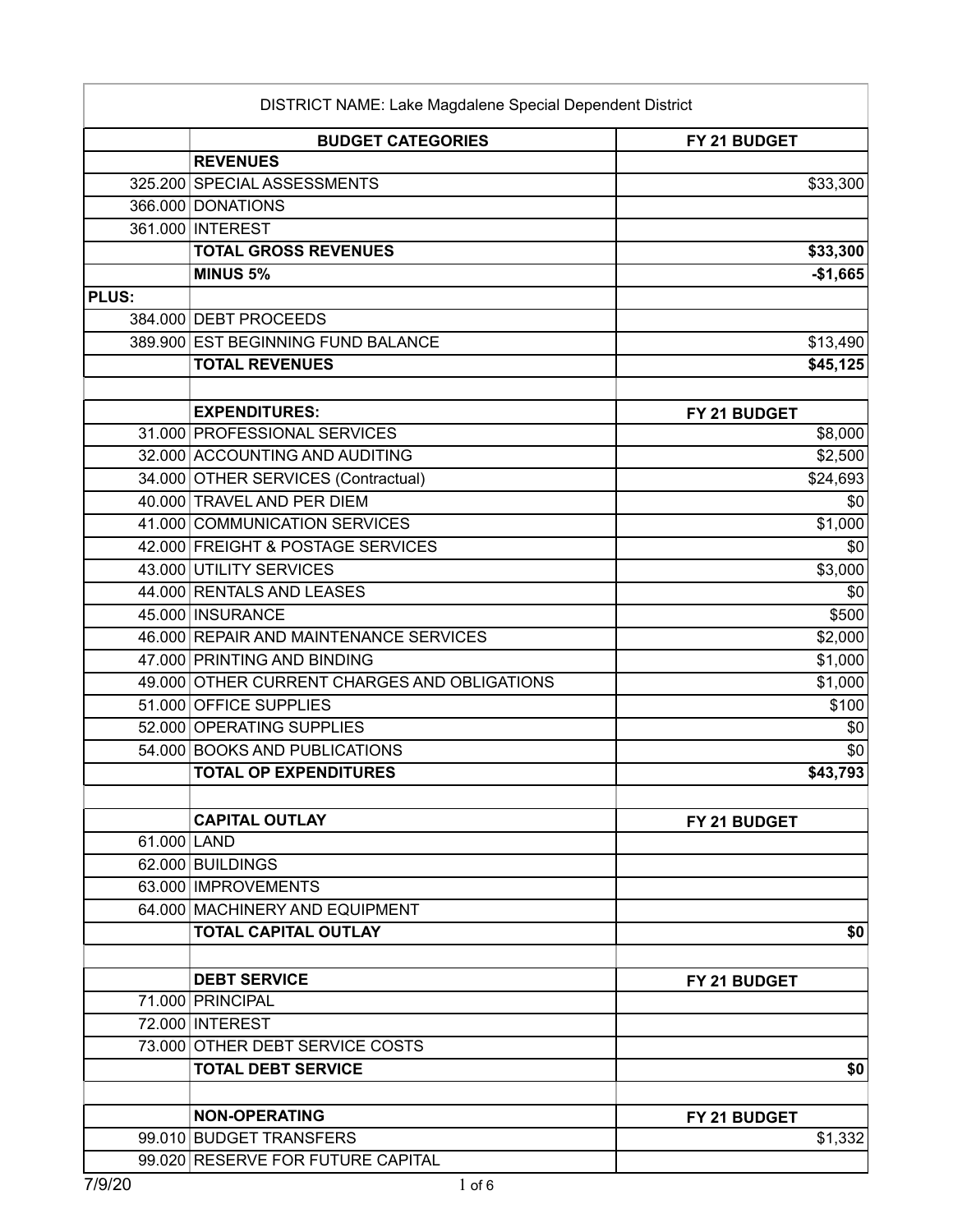| 99.030 RESERVE FOR CONTINGENCY                         |                                                                 |
|--------------------------------------------------------|-----------------------------------------------------------------|
| <b>TOTAL NON-OPERATING</b>                             | \$1,332                                                         |
| <b>TOTAL EXPEND AND NON-OPERATING</b>                  | \$45,125                                                        |
| <b>Revenues Minus Expenditures Equals</b>              | \$0                                                             |
| <b>BACKUP SCHEDULES</b>                                |                                                                 |
| Show in the area below, how line items are calculated: |                                                                 |
|                                                        |                                                                 |
| 363.10 SPECIAL ASSESSMENTS                             | 444 Assessed @ \$75                                             |
| 366.00 DONATIONS                                       | EST. Based on prior yr actuals                                  |
| 361.00 INTEREST                                        | EST. Based on prior yr actuals                                  |
| 31.00 PROFESSIONAL SERVICES                            | EST. Based on prior yr actuals                                  |
| 32.00 ACCOUNTING AND AUDITING                          | EST. Based on prior yr actuals                                  |
| 34.00 OTHER SERVICES (Contractual)                     | 1) Harvest 2) Pilot DO Project<br>3) Carp Barrier Maint 4) Spot |
| 40.00 TRAVEL AND PER DIEM                              | EST. Based on prior yr actuals                                  |
| 41.00 COMMUNICATION SERVICES                           | EST. Based on prior yr actuals                                  |
| 43.00 UTILITY SERVICES                                 | EST. Based on prior yr actuals                                  |
| 44.00 RENTALS AND LEASES                               | EST. Based on prior yr actuals                                  |
| 45.00 INSURANCE                                        | EST. Based on prior yr actuals                                  |
| 46.00 REPAIR AND MAINTENANCE                           | EST. Based on prior yr actuals                                  |
| 47.00 PRINTING AND BINDING                             | EST. Based on prior yr actuals                                  |
| 49.00 OTHER CURRENT CHARGES AND OBLIGATIONS            | EST. Based on prior yr actuals                                  |
| 51.00 OFFICE SUPPLIES                                  | EST. Based on prior yr actuals                                  |
| 52.00 OPERATING SUPPLIES                               | EST. Based on prior yr actuals                                  |
| 54.00 BOOKS AND PUBLICATIONS                           | EST. Based on prior yr actuals                                  |
| 71.00 PRINCIPAL                                        | EST. Based on prior yr actuals                                  |
| 72.00 INTEREST                                         | EST. Based on prior yr actuals                                  |
| 73.00 OTHER DEBT SERVICE COSTS                         | EST. Based on prior yr actuals                                  |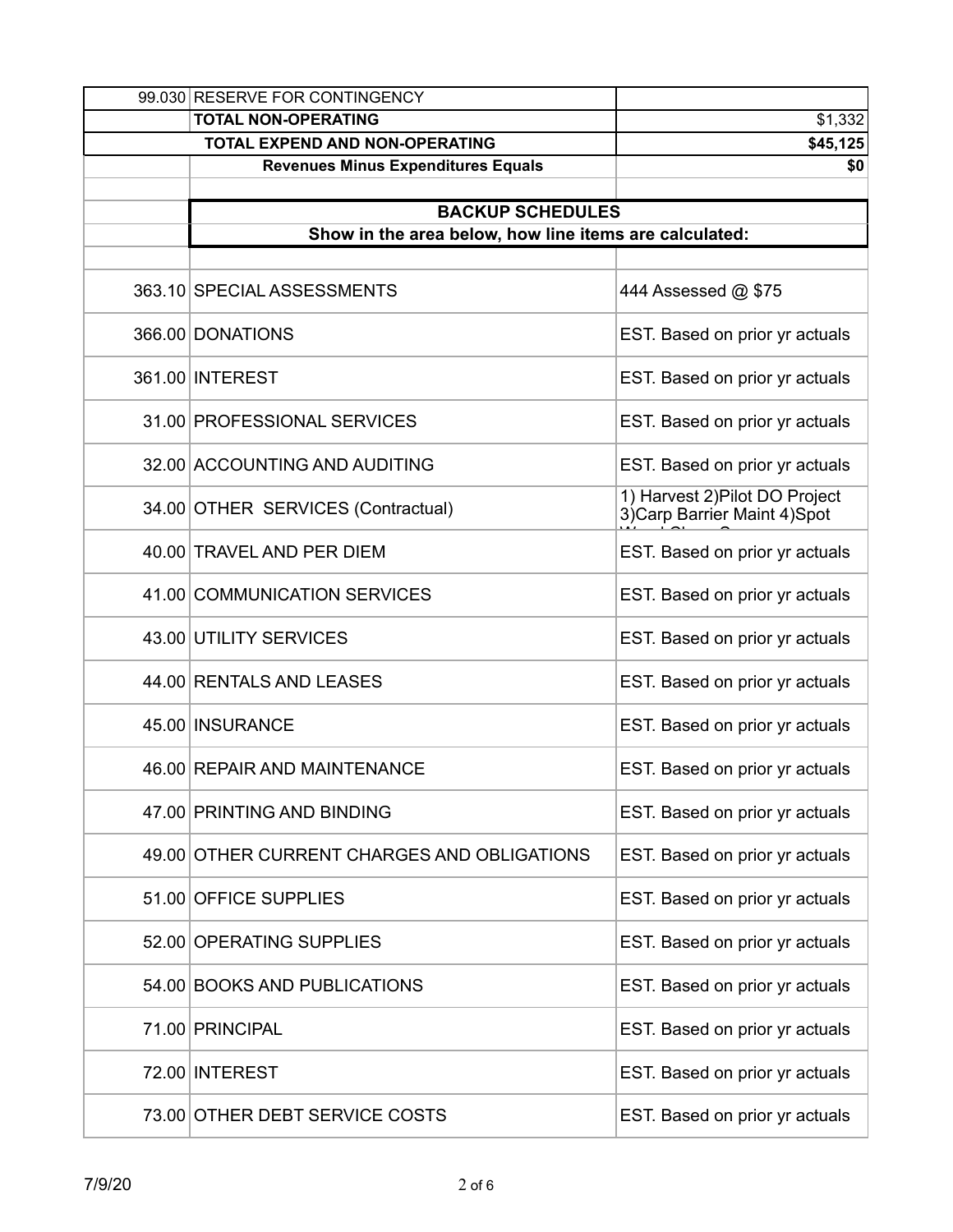| 99.01 BUDGET TRANSFERS           | <b>EST.</b> Based on prior yr actuals |
|----------------------------------|---------------------------------------|
| 99.02 RESERVE FOR FUTURE CAPITAL | <b>EST.</b> Based on prior yr actuals |
| 99.03 RESERVE FOR CONTINGENCY    | EST. Based on prior yr actuals        |